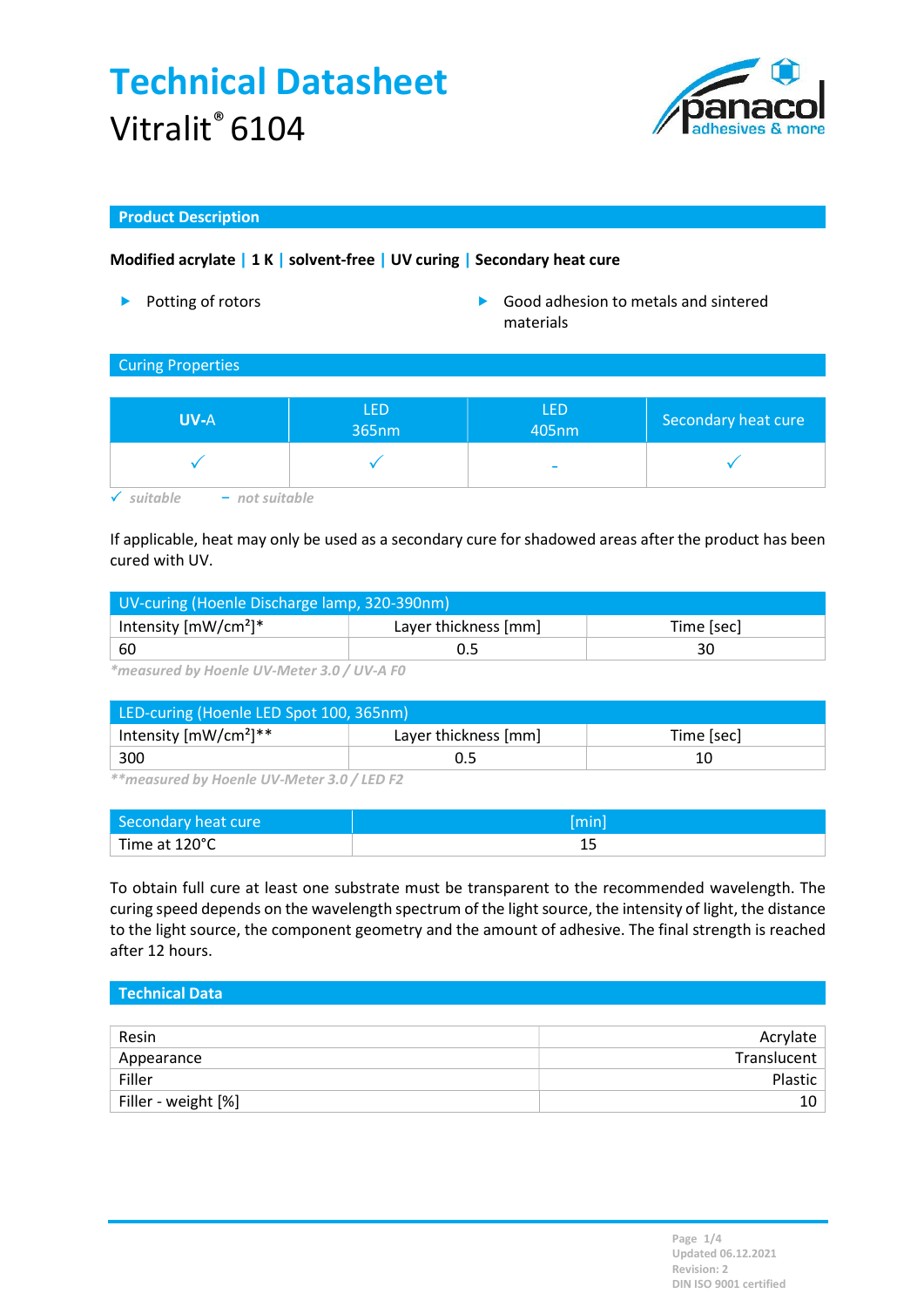# Technical Datasheet Vitralit<sup>®</sup> 6104



| <b>Uncured Material</b>                                          |                 |
|------------------------------------------------------------------|-----------------|
| Viscosity [mPas] (Brookfield LVT, 25 °C, Sp. 4/30 rpm)           | $3,500 - 6,000$ |
| PE-Norm 001                                                      |                 |
| Viscosity [mPas] (Kinexus Rheometer, 25 °C, 10s <sup>-1</sup> )  | $3,000 - 8,000$ |
| PE-Norm 064<br>Thixotropic index [1/10]                          |                 |
| PE-Norm 064                                                      | $1.5 - 2.5$     |
| Density $[g/cm^3]$                                               |                 |
| PE-Norm 004                                                      | $1.1 - 1.2$     |
| Flash point [°C]                                                 | >100            |
| PE-Norm 050                                                      |                 |
| Refractive index [nD20]                                          | $1.47 - 1.48$   |
| PE-Norm 023                                                      |                 |
| Working life [days]<br>@ room temperature                        | 3               |
|                                                                  |                 |
| <b>Cured Material</b>                                            |                 |
| Hardness shore D                                                 | $50 - 65$       |
| PE-Norm 006                                                      |                 |
| Temperature resistance [°C]                                      | $-40 - 200$     |
| Shrinkage [%]                                                    | $3$             |
| PE-Norm 031                                                      |                 |
| Water absorption [%]                                             | $2$             |
| PE-Norm 016                                                      |                 |
| Glass transition temperature - DSC [°C]                          | $65 - 90$       |
| PE-Norm 009                                                      |                 |
| Coefficient of thermal expansion [ppm/K] below Tg                | $60 - 120$      |
| PE-Norm 017                                                      |                 |
| Coefficient of thermal expansion [ppm/K] above Tg<br>PE-Norm 017 | $200 - 300$     |
|                                                                  |                 |
| Thermal conductivity [W/m*K]                                     | $0.3 - 0.5$     |
| PE-Norm 062                                                      |                 |
| Thermal conductivity [W/m*K]                                     | $0.8 - 1.3$     |
| PE-Norm 054<br>Dielectric constant [10kHz]                       |                 |
| IEC 62631-2-1                                                    | $4 - 7$         |
| Dielectric strength [kV/mm]                                      |                 |
| <b>DIN EN 60243</b>                                              | $17 - 22$       |
| Young's modulus - Tensile test [MPa]                             |                 |
| 60mW/cm <sup>2</sup> , 30sec, Fe spectrum                        | $130 - 180$     |
| PE-Norm 056                                                      |                 |
| Tensile strength [MPa]                                           |                 |
| 60mW/cm <sup>2</sup> , 30sec, Fe spectrum                        | $12 - 15$       |
| PE-Norm 014                                                      |                 |
| Elongation at break [%]                                          |                 |
| 60mW/cm <sup>2</sup> , 30sec, Fe spectrum                        | $20 - 30$       |
| PE-Norm 014                                                      |                 |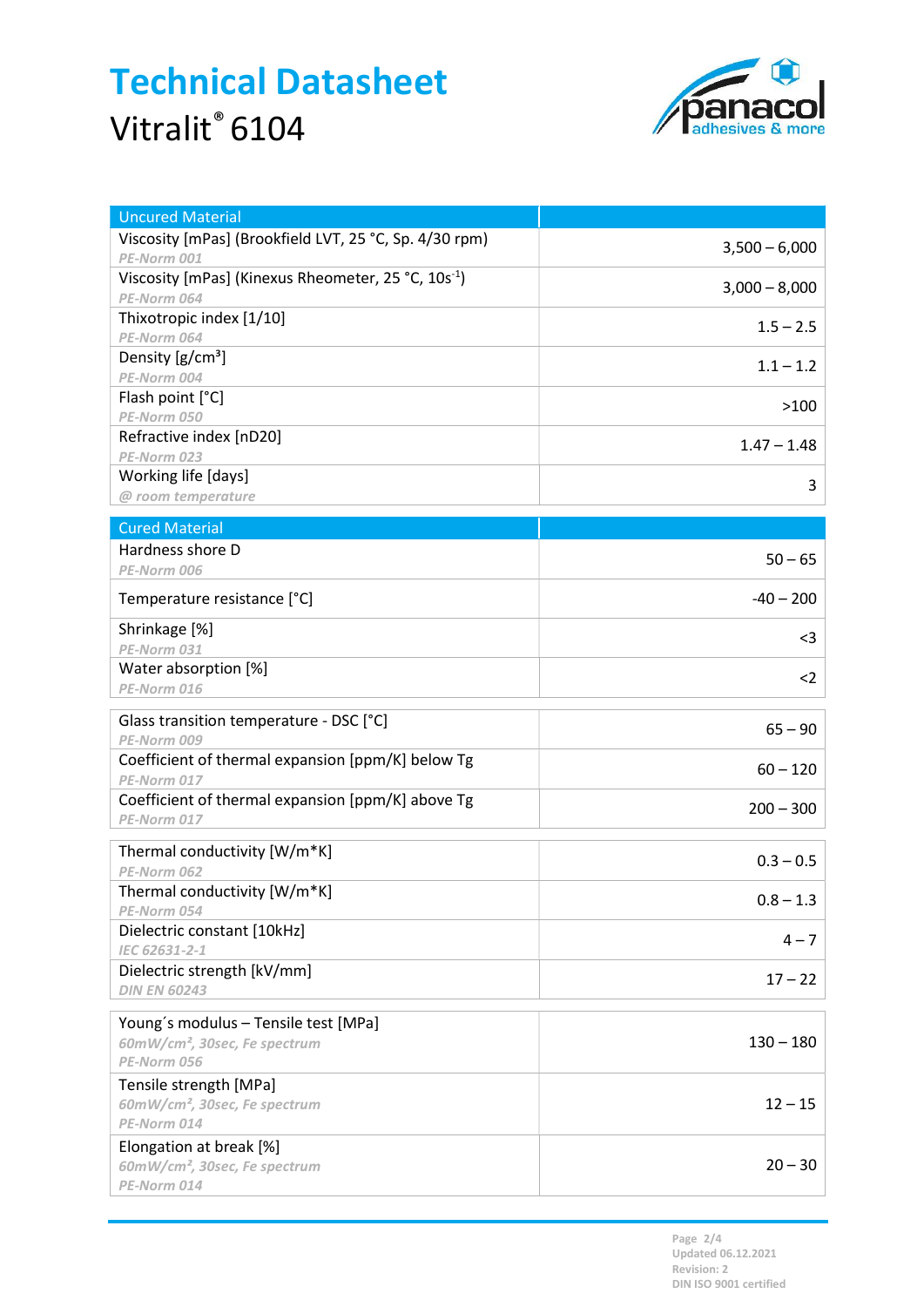# Technical Datasheet Vitralit® 6104



### Transport/Storage/Shelf Life

| Package type      | <b>Transport</b>    | <b>Storage</b>                  | Shelf life*                                    |
|-------------------|---------------------|---------------------------------|------------------------------------------------|
| Syringe/Cartridge | At room temperature | $0^{\circ}$ C – 10 $^{\circ}$ C | At delivery<br>min. 6 months<br>max. 12 months |
| Other packages    | max. $25^{\circ}$ C |                                 |                                                |

\*Store in original, unopened containers!

#### Instructions for use

### Surface preparation

The surfaces to be bonded should be free of dust, oil, grease, mold release, or other contaminants in order to obtain an optimal and reproducible bond. For cleaning we recommend the cleaner IP® from Panacol, or a solution of Isopropyl Alcohol at 90% or higher concentration. Substrates with low surface energy (e.g. polyethylene, polypropylene) must be pretreated in order to achieve sufficient adhesion.

### Application

Our products are supplied ready to use. Depending on the packaging, our adhesives may be dispensed by hand directly from the package, or they can be applied using dispensing systems and automation that is compatible with light-curable adhesive chemistry. Vitralit® adhesives can begin to cure slowly in daylight and with longer term exposure under indoor lighting. We therefore recommend that adhesive exposure to ambient light must be kept to a minimum. Fluid lines and dispense tips must be 100% light blocking. For assistance with dispensing options, please contact our Application Engineering department. Adhesive and substrate should not be cold for proper bonding. They must be allowed to warm to room temperature prior to processing. After dispensing the adhesive, bonding of the parts should be done promptly. It is recommended that curing stations be equipped with air exhaust systems to evacuate vapors and heat generated during the curing process. After curing, the adhesive must be allowed to cool to ambient temperature before testing the product's performance. For safety information refer to our Material Safety Data Sheet (MSDS).

### Storage

This is light sensitive material. Containers must remain covered when not in use. Minimize exposure of uncured material to daylight, artificial light, and UV light during storage and handling. Store uncured product in its original, closed container in a dry location. Any material removed from the original container must not be returned to the container as it could be contaminated. Panacol cannot assume responsibility for products that were improperly stored, contaminated, or repackaged into other containers.

### Handling and Clean-up

For safe handling information, consult this product's Material Safety Data Sheet (MSDS) prior to use. Uncured material may be wiped away from surfaces with organic solvents. Do not use solvents to remove material from eyes or skin!